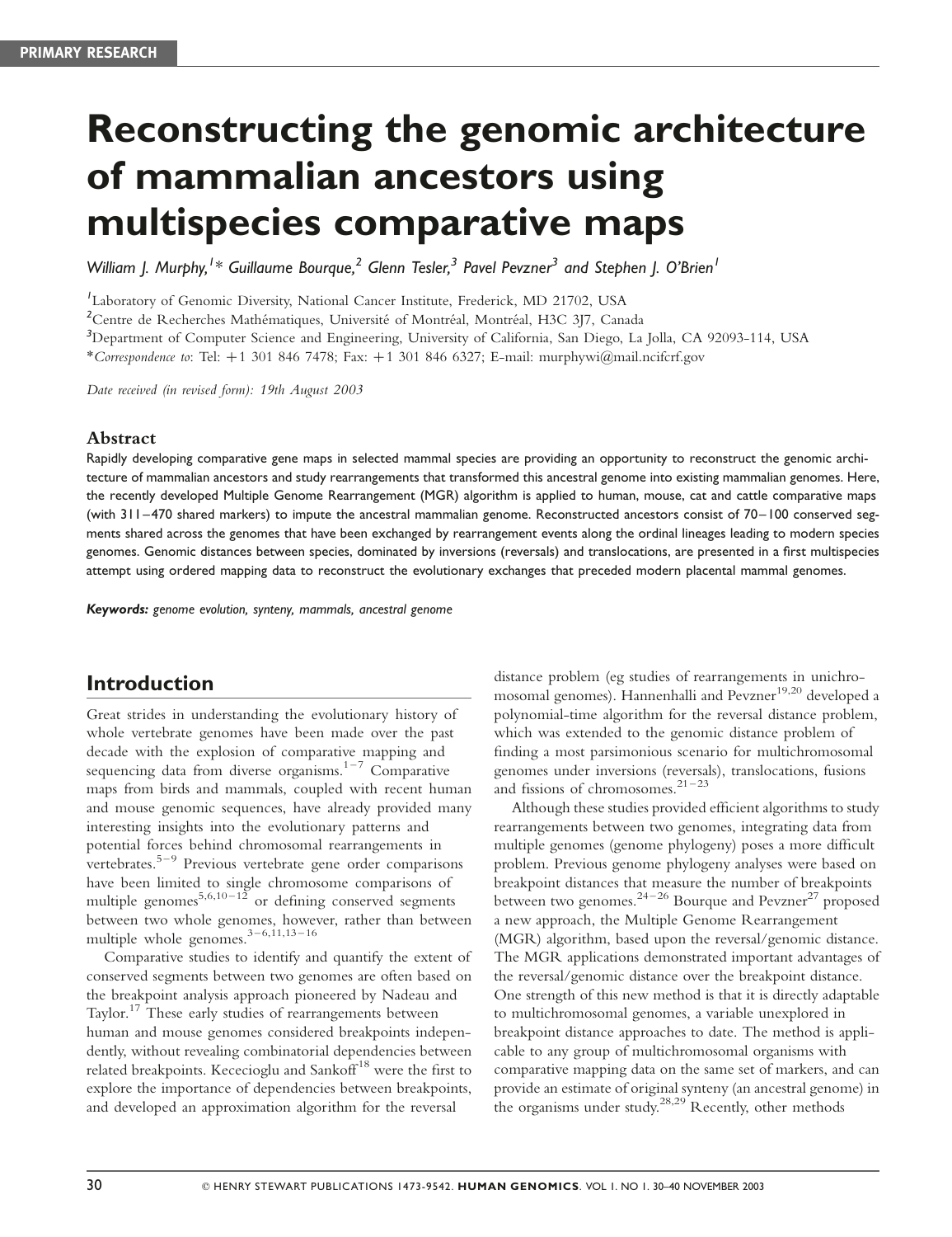studying rearrangement scenarios using the reversal distance were developed $30,31$  but, so far, these methods are restricted to the median problem of unichromosomal genomes.

Here, an expanded set of homologous syntenic markers between the human, cat and mouse genomes is analysed, along with a set shared between human, cat and cattle genomes. Moreover, we derive a parsimonious genome rearrangement scenarios for these species and the hypothetical ancestral genomes for these index species imputed. A comparison of these inferences with reconstructions of the ancestral placental mammal karyotype based on comparative cytogenetic approaches  $8,32,33$  were largely concordant, validating the MGR  $\alpha$ approach<sup>27</sup> for using moderately dense comparative maps across mammalian orders to define the exchanges that led to modern genome reorganisation in each lineage.

Supporting information on the two datasets (human– cat–cow and human–cat–mouse) has been posted at www.ingenta.com

## **Methods**

## MGR algorithm

The MGR algorithm developed by Bourque and Pevzner<sup>27</sup> reconstructs a rearrangement-based evolutionary tree, considering reversals (more commonly called inversions), translocations, fusions and fissions. MGR is based on the Hannenhalli–Pevzner theory<sup>34</sup> and a fast implementation of the multichromosomal genome rearrangement algorithm<sup>22,23</sup> called GRIMM. The MGR algorithm works in two stages. Assume one wishes to attempt to reconstruct the rearrangement scenario of *m* genomes. In the first stage, rearrangement events in genome  $i(1 \le i \le m)$ , that bring it closer to each of the remaining  $m - 1$  genomes, are iteratively carried out in a carefully selected order. The rearrangements performed in the first stage are very reliable.<sup>27</sup> In fact, when there are only three genomes  $(m = 3)$ , all three genomes are converted into the real ancestor if the tree is additive. In the case of non-additive trees, the first step stops before converging to an ancestor and an intermediate genome, or preancestor, is left. Because the moves made to reach the preancestors in the first stage were made with the highest confidence, it can be argued that studying them can provide insights into the global rearrangement scenario. In the second stage, the conditions for rearrangements to be carried out are relaxed by choosing a rearrangement in genome *i* that brings it closer to  $t = m - 2$ out of  $m - 1$  other genomes. We stop once again if all genomes converge to an ancestor. Otherwise, the parameter  $t$  is further lowered. For a full description of the algorithm, see Bourque and Pevzner.<sup>27</sup>

In the context of genome rearrangements, genomes are typically viewed as signed permutations, where each integer corresponds to a unique gene/marker and the sign corresponds to its orientation. By contrast, comparative maps

usually correspond to unsigned permutations — ie no information on the sign of the markers is available. Since no efficient algorithms for rearrangement analysis of unsigned permutations are available, Bourque and Pevzner<sup>27</sup> searched for strips in the unsigned permutations to infer the signed permutations from the original data.<sup>35</sup> A strip is two or more markers that appear consecutively in all genomes in the exact same order, or reversed order (to which we assign reversed signs), without any interruption by other markers. A marker that is not part of any strip is called a singleton and is dropped from the signed permutation due to uncertainty in its sign. Below, we propose a new, more flexible, method to recover the signed permutation from the comparative mapping data that uses clusters (two or more markers located closely to each other in all genomes) instead of strips. This new method is less sensitive to local mapping errors and to micro-rearrangements that can complicate the recovery of the global rearrangement scenario.

#### GRIMM-synteny algorithm for cluster generation

A particularly confounding variable in comparative genome analysis is the distinction between small micro-rearrangements that interrupt conserved segments and exceptional singleton markers that reflect imprecise map orders or mapping/ assembly errors. Making this aspect more perplexing are recent comparisons of full genome sequences for mouse and human which show significantly more rearrangements than previously predicted, due to evidence of multiple micro-rearrangements within previously defined conserved segments. $3-5,36$  Here, the notion of conserved segments is relaxed and the notion of a gene (marker) cluster introduced. Every cluster (comparable to a synteny block) corresponds to a set of markers located close to each other in each of the genomes under study. The order of markers within the cluster may vary from one genome to another, and may reflect mapping imprecision or actual micro-rearrangements.<sup>37</sup> Thus, clusters are the fragments of the genome that can be converted into conserved segments by micro-rearrangements (eg by reversals spanning relatively few markers). Local errors in comparative maps and micro-rearrangements make it non-trivial to find clusters.25,38–40 Here, we describe the clustering algorithm using three genomes (human, cat and mouse) with comparative mapping data, but the algorithm applies to two or more genomes. $27,36$ 

To perform the multispecies genome comparisons, we first concatenate chromosomes in human, cat and mouse to form a single coordinate system for each genome based on  $n$  markers. The markers in each concatenation are assigned coordinates 1,2,...,*n*. A marker located at position h in human,  $\epsilon$  in cat and  $m$  in mouse is assigned a coordinate  $(h, c, m)$  that can be viewed as an element of a three-dimensional  $n$  by  $n$  by  $n$ grid. Triplets of chromosomes divide this grid into boxes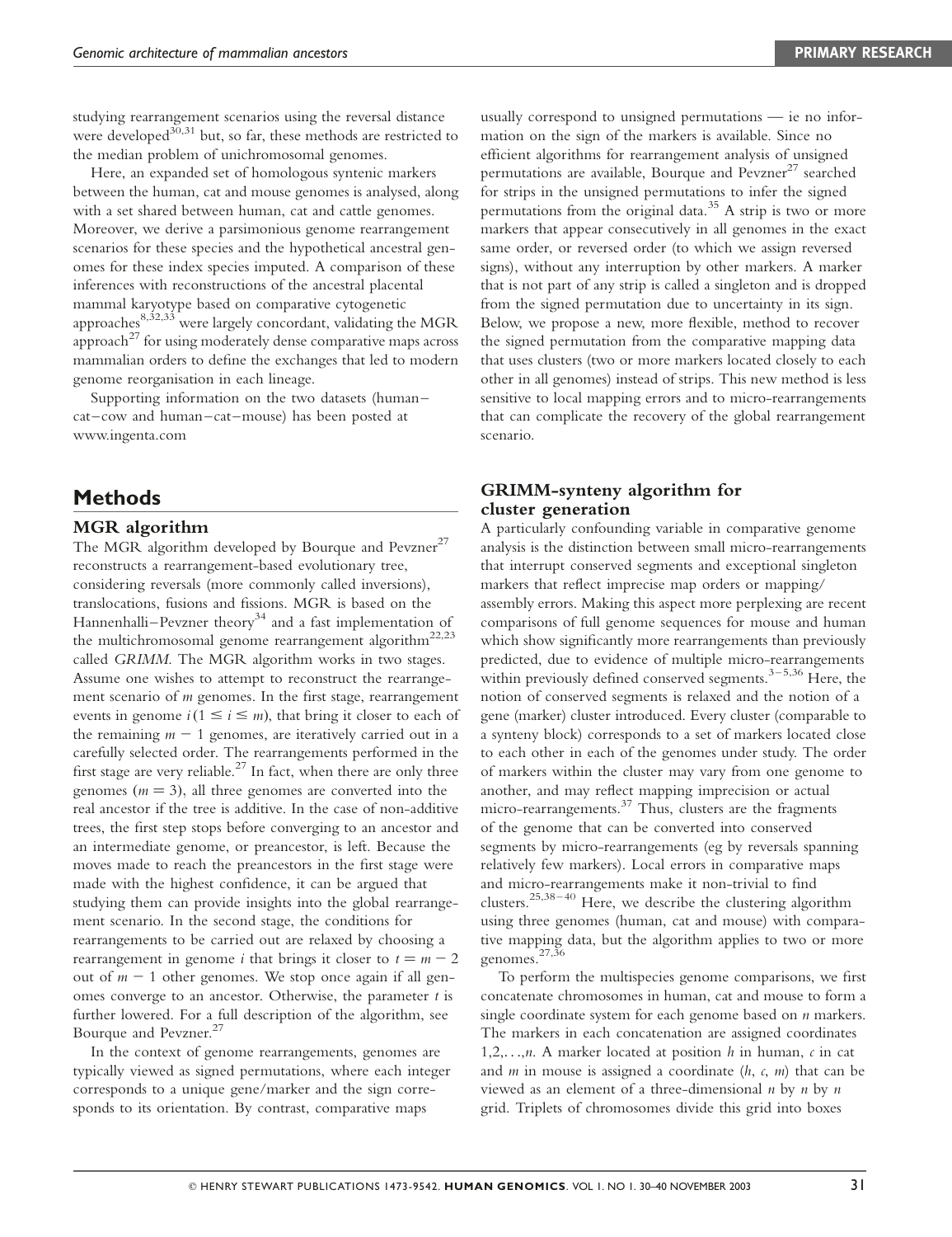Table 1. Conserved markers, clusters and reversal distances computed with GRIMM-synteny and Multiple Genome Rearrangement Algorithm analysis of comparative gene maps of 470 Type I gene homologues aligned between human (H), mouse (M) and cat (C) genomes. The common ancestor of all three genomes is denoted A, while preancestors for human, mouse and cat are denoted H<sup>\*</sup>, M<sup>\*</sup> and C<sup>\*</sup>, respectively. The total distance between the three genomes, d(H, M, C), is defined as d(H, M) +d(M, C) +d(C, H). The tree score is defined as  $d(A,H) + d(A,M) + d(A,C)$ 

| Distance threshold, G   | $\overline{\mathbf{4}}$ | 5              | $\boldsymbol{6}$ | 8              | <b>20</b>      |
|-------------------------|-------------------------|----------------|------------------|----------------|----------------|
| No. of markers retained | 276                     | 345            | 379              | 409            | 432            |
| % of markers used       | 59                      | 73             | 81               | 87             | 92             |
| No. of clusters         | 112                     | $ $  4         | 106              | 94             | 76             |
| d(H, M, C)              | 222                     | 234            | 216              | 201            | 160            |
| $d(A, H^*) + d(H^*, H)$ | $19 + 10 = 29$          | $18 + 9 = 27$  | $19 + 10 = 29$   | $15 + 9 = 24$  | $11 + 6 = 17$  |
| $d(A, C^*) + d(C^*, C)$ | $13 + 15 = 28$          | $ 3 + 1  = 24$ | $13 + 8 = 21$    | $10 + 12 = 22$ | $13 + 5 = 18$  |
| $d(A, M^*) + d(M^*, M)$ | $25 + 41 = 66$          | $31 + 49 = 80$ | $32 + 40 = 72$   | $21 + 43 = 64$ | $24 + 32 = 56$ |
| Tree score              | 123                     | 3              | 122              | 110            | 91             |

(the human, cat and mouse comparison has  $24 \times 20 \times 21$ boxes). Every marker is on a triplet of chromosomes (one from human, one from cat and one from mouse). The distance between two points  $(h_1, c_1, m_1)$  and  $(h_2, c_2, m_2)$  from the same chromosome triplet (the same box) is the Manhattan distance  $|h_2 - h_1| + |c_2 - c_1| + |m_2 - m_1|$ . The distance between points from different chromosome triplets is defined as infinity.

MGR can be directly applied to all genetic markers shared by human, cat and mouse to find a rearrangement scenario; however, this scenario is likely to be flawed, since comparative maps will have some unreliably positioned markers that impute a false rearrangement. Therefore, we apply the GRIMM- synteny algorithm to filter out spurious markers that occur as isolated points (or 'small clusters') in a marker matrix. The GRIMMsynteny algorithm for comparative data invokes a distance threshold, G, as a parameter. The distance threshold is defined as the number of chromosomal interruptions below which markers are deemed to be part of the same synteny block.

GRIMM-synteny algorithm

- (1) Form a marker graph whose vertex set is the set of markers.
- (2) Connect vertices in the marker graph by an edge if the distance between them is smaller than the distance threshold G.
- (3) Define clusters as connected components in the marker graph.
- (4) Delete singletons (clusters with just one marker).
- (5) Determine the cluster order and signs (orientation) for each genome.

We define the span of a cluster in human (or cat or mouse) as the interval between its minimum and maximum coordinates. Note that, although different clusters are not supposed to overlap in three dimensions, they often overlap in one dimension (ie their span intervals may overlap in human or cat or mouse). Therefore, defining the cluster order for intermingled clusters should be carried out with caution. To do this, we compute the centre of mass of all markers forming the cluster, and order clusters in human by the coordinates of their centres of mass. Cluster numbers are assigned according to their order on the human genome and then ordered in the other genomes in terms of these labels. We define rearrangements of markers within a cluster as micro-rearrangements, while rearrangements of the order and orientation of clusters are called macrorearrangements.

Maximum distance threshold. We illustrate the influence of the maximum distance threshold G on the set of derived clusters in the case of three genomes  $A$ ,  $B$  and  $C$ . Consider two markers,  $x$  and  $y$ , that are adjacent in all three genomes, either as x, y or as y, x. Their distance is  $d(x, y) = 1 + 1 + 1 =$ 3, and they will be placed in the same cluster only if  $G \geq 4$ . Conversely, distances larger than 3 indicate that a pair of markers fails to be adjacent in one or more genomes. Hence, the threshold, G, limits the maximum number of chromosomal interruptions  $d(x, y)$ , between markers x and y across m genome comparisons.

Recall that a strip is a sequence of markers  $x, y, \ldots, z$  that appear consecutively or reversed in all three genomes, without interruption by other markers. At  $G \leq 4$ , each marker forms its own singleton cluster and is deleted. At  $G = 4$ , each strip forms its own cluster. As G increases, some clusters may be merged together to form a larger cluster with microrearrangements. An example of this is shown in Figure 1.

Thus, for *m* genomes,  $G \leq m$  puts each marker into its own singleton cluster that is deleted.  $G = m + 1$  puts each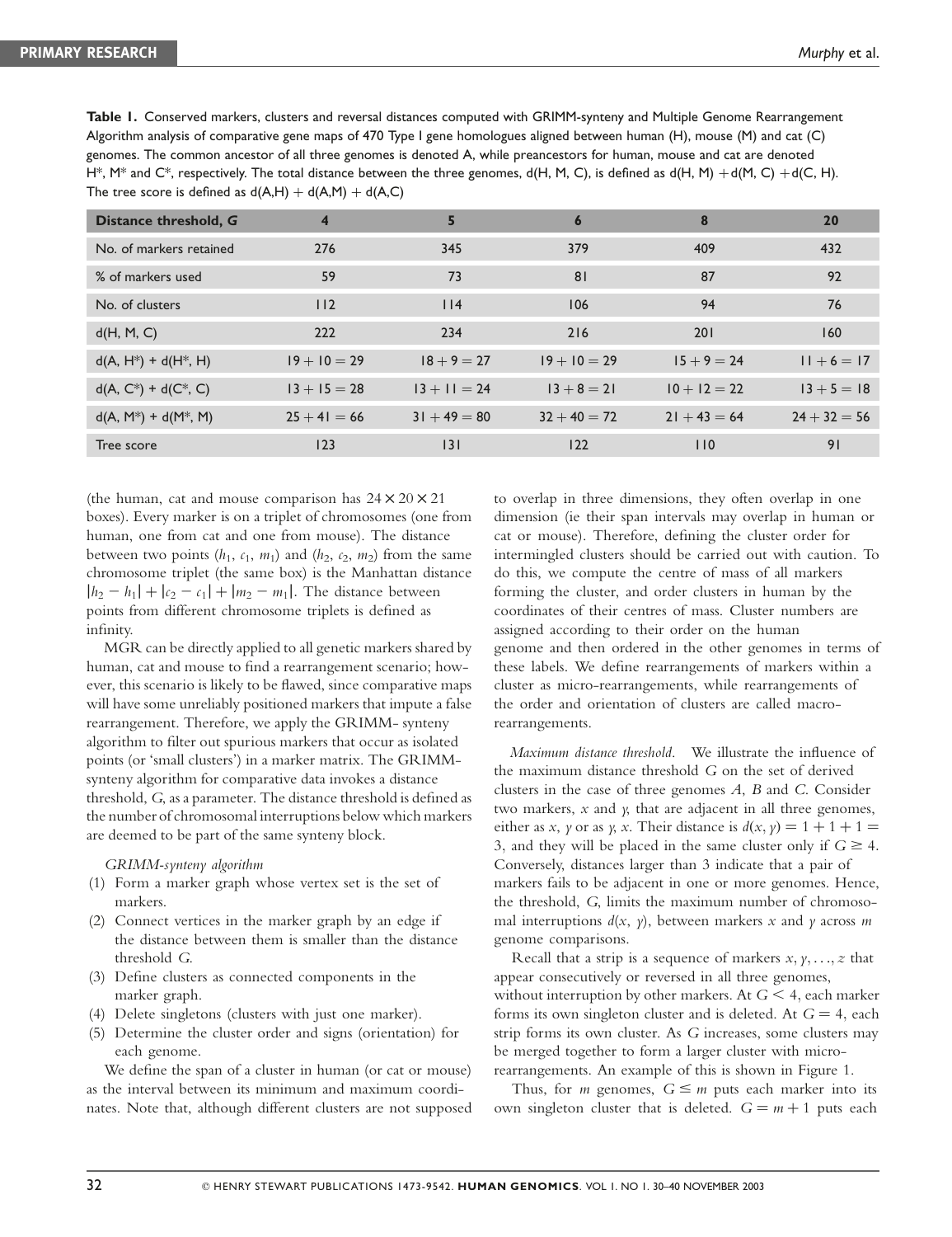

Figure 1. Illustrating the effect of the distance threshold, G, on cluster formation. Suppose genome A has marker order 1,2,3,4,5,6; genome B has 1,2,3,6,5,4; and genome C has 3,1,2,4,5,6. The strips are [1,2], [3], [4,5,6]. The clusters at  $G = 4$  (a) are [1,2] and [4,5,6] (the singleton [3] is deleted). At  $G = 5$  (not shown), some of these are combined together. Specifically,  $d(2, 3) = 1 + 1 + 2 = 4 < 5$ , so an edge is added between markers 2 and 3, joining their clusters together. The clusters at  $G = 5$  are [1,2,3] and [4,5,6] and the order within the clusters varies by genome, giving micro-rearrangements. At  $G = 6$  and 7 (b), edges are added within clusters, but not between clusters, so clusters do not change. At  $G = 8$  (not shown), two edges are added that would join the clusters into [1,2,3,4,5,6] Specifically,  $d(2, 4) = 2 + 4 + 1 = 7 < 8$  and  $d(3, 4) = 1 + 3 + 3 = 7 < 8.$ 

strip into its own cluster.  $G = m + 2$  allows for clusters that form a strip in all but one genome, which instead has a pair of adjacent markers in that strip which are inverted (there can be multiple inverted pairs within a cluster, as long as no two pairs are adjacent). Therefore, increasing the value of G allows for clusters with more complex microrearrangements.

## Comparative mapping data

Feline–human comparative mapping data (590 shared coding gene markers) have been described by Murphy et al. and Menotti-Raymond et al.<sup>11,41</sup> Human–mouse comparative mapping data were derived online, from http://www.ncbi. nlm.nih.gov/Homology. Cattle–human comparative mapping data were derived from Band et al.<sup>15</sup>and associated mouse data were derived from the previously listed mouse databases. For cases where mapped homologous loci did not exist for a given species pair, we found the most physically proximal human gene, which was taken as a 'virtual' coordinate to find a mapped mouse homologue in genetic or radiation hybrid (RH) maps. Cattle homologues were considered equivalent 'common' markers if their human homologue resided within 20 centirays (map units) of the human–cat anchors and were consistent with previously defined blocks of human–cattle synteny.<sup>15</sup> In a few cases, the virtual marker was extended to 50 centirays, but only where it was certain that there were no violations of previously defined syntenies. For this analysis, we assembled two comparative datasets:

- (1) Human–mouse–cat (470 shared markers), which represented two conserved (few rearrangements from the ancestral placental genome<sup>8</sup>) mammalian genomes (human and cat) with one significantly reshuffled mammalian genome (mouse).
- (2) Human–cat–cow (311 shared markers), which represented two conserved mammalian genomes (human and cat) and one moderately reshuffled mammalian genome (cow).<sup>8</sup>

The number of identified homologous mapped markers (actual plus virtual) between the species pairs human–cat, human–cow and cat–mouse and cat–cow, was 551, 633, 470 and 311, respectively.

## **Results**

### Human–mouse–cat dataset

The genomic maps of homologous markers were first compared between human, mouse and cat using the MGR and GRIMM-synteny algorithms. The comparison involved 470 Type 1 coding gene markers with MGR distance threshold parameters set at  $G = 4, 5, 6, 8$  and 20 (Table 1). The results reveal several important patterns that can be interpreted in a comparative genomics context. First, increasing the distance threshold typically results in an increase in the number of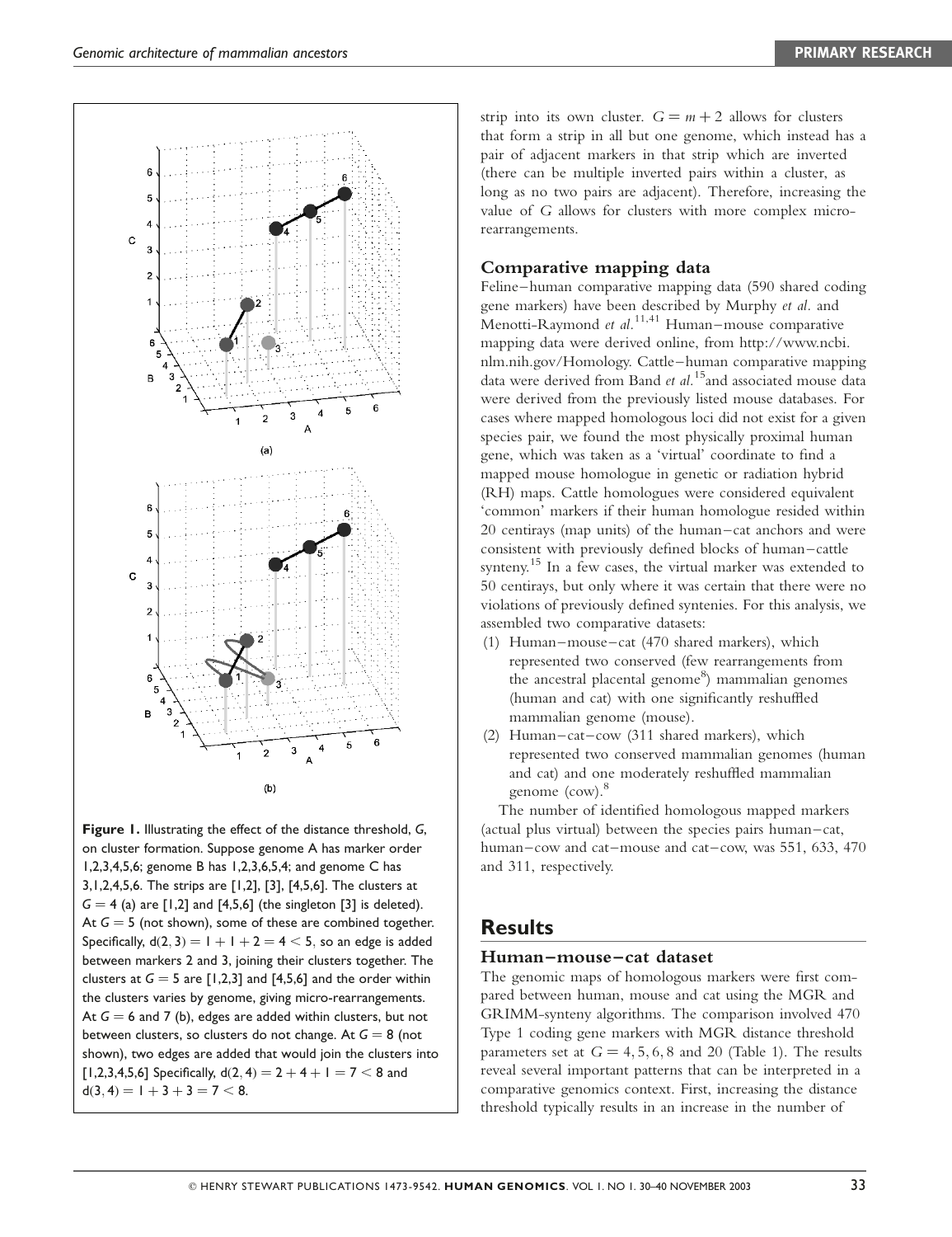| <b>Predicted</b><br>syntenies <sup>8</sup> | HCM $G = 4$                      | HCM $G = 5$              | HCM $G = 6$              | HCC $G = 4$                      | HCC $G = 5$                      | HCC $G = 6$                      |
|--------------------------------------------|----------------------------------|--------------------------|--------------------------|----------------------------------|----------------------------------|----------------------------------|
| 3 & 21                                     | $+, f$                           | $+$                      | $+$                      | $+$                              | $+$                              | $+$                              |
| 4 & 8p                                     | $+$                              | $\pm$                    | $+$                      | n.c.a.                           | $\overline{\phantom{0}}$         | $\overline{\phantom{0}}$         |
| 7a/16p                                     | n.c.a.                           | n.c.a.                   | $\pm$                    | $\ddot{}$                        | $\pm$                            | $\boldsymbol{+}$                 |
| 12 & 22a                                   | $+, f$                           | $+, f$                   | $+, f$                   | $\overline{\phantom{m}}$         | $\overline{\phantom{0}}$         | $-$                              |
| 12 & 22b                                   | $\equiv$                         | $\overline{\phantom{0}}$ | n.c.a.                   | n.c.a.                           | n.c.a.                           | n.c.a.                           |
| 14 & 15                                    | $+, f$                           | $\boldsymbol{+}$         | $\overline{\phantom{0}}$ | $\begin{array}{c} + \end{array}$ | $\overline{\phantom{0}}$         | $\qquad \qquad -$                |
| 16q/19q                                    | $\overline{\phantom{0}}$         | $\pm$                    | $^+$                     | $\overline{\phantom{m}}$         | $\pm$                            | $\pm$                            |
| 1p                                         | $+, f$                           | $+$                      | $+, f$                   | $\begin{array}{c} + \end{array}$ | $+$                              | $\boldsymbol{+}$                 |
| q                                          | $\overline{\phantom{0}}$         | $\overline{\phantom{0}}$ | $\overline{\phantom{0}}$ | $\overline{\phantom{0}}$         | $\overline{\phantom{0}}$         | $\qquad \qquad -$                |
| 2p                                         | $+, f$                           | $+, f$                   | $+, f$                   | $+, f$                           | $+, f$                           | $+, f$                           |
| 2q                                         | $\pm$                            | $\pm$                    | $\pm$                    | $^+$                             | $^+$                             | $+, f$                           |
| 5 <sub>1</sub>                             | $+, f$                           | $+, f$                   | $+, f$                   | $+, f$                           | $+$                              | $\overline{\phantom{0}}$         |
| $6\overline{6}$                            | $+$                              | $\pm$                    | $+$                      | $\begin{array}{c} + \end{array}$ | $+$                              | $+$                              |
| 7 <sub>b</sub>                             | $+, f$                           | $-$ ,f                   | $+, f$                   | $+, f$                           | $+, f$                           | $+, f$                           |
| 8q                                         | $\pm$                            | $\pm$                    | $\pm$                    | $\pm$                            | $\pm$                            | $\pm$                            |
| 9                                          | $\pm$                            | $\pm$                    | $^+$                     | $+$                              | $\pm$                            | $\pm$                            |
| 10p                                        | $+, f$                           | $+, f$                   | $+, f$                   | $^{\rm +, f}$                    | $+, f$                           | $+, f$                           |
| 10q                                        | $+, f$                           | $\overline{\phantom{0}}$ | $+, f$                   | $+, f$                           | $+, f$                           | $+, f$                           |
| $\mathbf{H}$                               | $\overline{\phantom{0}}$         | $\overline{\phantom{0}}$ | $+, f$                   | $\begin{array}{c} + \end{array}$ | $^+$                             | $\pm$                            |
| 3                                          | $+, f$                           | $+, f$                   | $+, f$                   | $+$                              | $\pm$                            | $+, f$                           |
| 17                                         | $\pm$                            | $\pm$                    | $\pm$                    | $\boldsymbol{+}$                 | $+$                              | $\boldsymbol{+}$                 |
| 8                                          | $+$                              | $+, f$                   | $+, f$                   | $+$                              | $+$                              | $+$                              |
| 19p                                        | $+, f$                           | $+, f$                   | $+, f$                   | $+, f$                           | $+$                              | $\begin{array}{c} + \end{array}$ |
| $20\,$                                     | $+, f$                           | $+, f$                   | $+,f$                    | $+, f$                           | $+, f$                           | $\boldsymbol{+}$                 |
| X/f                                        | $\begin{array}{c} + \end{array}$ | $\boldsymbol{+}$         | $+$                      | $\boldsymbol{+}$                 | $\begin{array}{c} + \end{array}$ | $\begin{array}{c} + \end{array}$ |

Table 2. Comparison of the Multiple Genome Rearrangement (MGR) algorithm-derived syntenies found in the common ancestors of the human–cat–mouse (HCM) and the human–cat–cow (HCC) datasets, with predicted syntenies based on comparative cytogenetic analyses (left-hand column<sup>8</sup>). MGR analyses were performed using the indicated distance threshold, G

' + ' means synteny is intact in the ancestor, '  $-$  ' means synteny is disrupted in the ancestor, '  $+$ , f' means synteny is intact and fused to another chromosome in the ancestor.  $n.c.a. = no chromosome available, due to lack of shared markers defining that conserved segment.$ 

markers returned in clusters, as fewer singletons are dropped. Another consequence of the threshold increase is that the number of clusters typically decreases, as does the overall rearrangement distance. This is the result of reducing the number of local rearrangements due to poor mapping resolution of tightly linked markers, or derived microrearrangements, in the mouse genome. At very high

thresholds (eg  $G = 20$ ), almost all internal inversions are not counted, in many cases collapsing entire chromosomes into single conserved segments. We show results at high thresholds only to demonstrate the failure to resolve chromosome associations (see below) with a few diagnostic markers, while enhancing recovery of single chromosome syntenies (Table 2). In practice, however, we do not advocate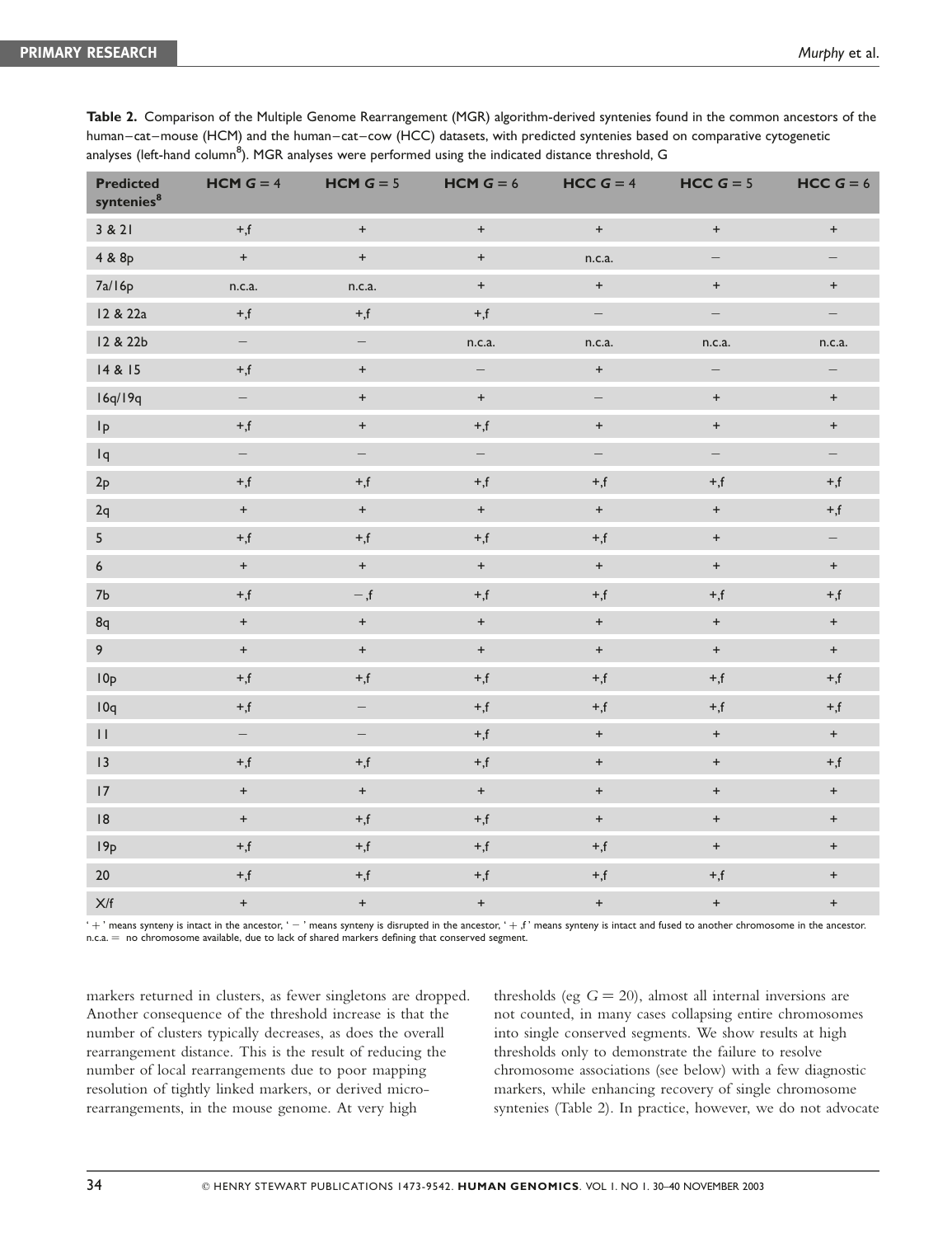Table 3. Conserved markers, clusters and reversal distances computed with GRIMM-synteny and the Multiple Genome Rearrangement Algorithm analysis of comparative gene maps of 311 Type I gene homologues aligned between human (H), cat (Ct) and cow (Cw) genomes. The common ancestor of all three genomes is denoted A, while preancestors for human, cat and cow genomes are denoted H\*,  $Ct^*$  and Cw<sup>\*</sup>, respectively. The total distance between the three genomes, d(H, Ct, Cw), is defined as d(H, Ct) +d(Ct, Cw) +d(Cw, H). The tree score is defined as  $d(A, H) + d(A, Ct) + d(A, Cw)$ 

| Distance threshold, G      | $\boldsymbol{4}$ | 5              | 6              | 8             | 20            |
|----------------------------|------------------|----------------|----------------|---------------|---------------|
| No. of markers used        | 248              | 262            | 276            | 286           | 298           |
| % of markers used          | 80               | 84             | 89             | 92            | 96            |
| No. of clusters            | 81               | 74             | 70             | 60            | 44            |
| d(H, Ct, Cw)               | 129              | 126            | 119            | 98            | 63            |
| $d(A, H^*) + d(H^*, H)$    | $4 + 10 = 14$    | $3 + 11 = 14$  | $4 + 12 = 16$  | $1 + 12 = 13$ | $2+6=8$       |
| $d(A, Ct^*) + d(Ct^*, Ct)$ | $8 + 14 = 22$    | $8 + 17 = 25$  | $6 + 15 = 21$  | $9 + 11 = 20$ | $3 + 7 = 10$  |
| $d(A, Cw^*) + d(Cw^*.Cw)$  | $12 + 22 = 34$   | $11 + 18 = 29$ | $10 + 17 = 27$ | $7 + 13 = 20$ | $5 + 11 = 16$ |
| Tree score                 | 70               | 68             | 64             | 53            | 34            |

using such high thresholds, as they result in loss of almost all intrachromosomal detail. A chromosome association is defined as clusters of two different human chromosomes that are adjacent on a single chromosome in another genome (ie fragments of human chromosomes 14 and 15 fused together (denoted 14/15) on cat chromosome B3) or in an ancestor.

Table 2 illustrates the sensitivity of the algorithm to threshold in recovery of ancestral chromosomes predicted by previous studies on chromosome painting and comparative mapping data.<sup>8</sup> It should be noted that previous studies were based on lower-resolution datasets generated for much larger sets of mammalian species (20–40 species from as many as eight placental orders). In general, increasing the threshold, G, tends to improve the consistency of the overall reconstruction with previous chromosomal syntenies.

Figure 2 depicts a reconstructed ancestral genome from which the human, cat and mouse genomes descended, based on MGR-GRIMM  $(G = 6)$ . The putative three-species ancestor contains 19 autosomes and the sex chromosomes, and shares a number of chromosomes and chromosome associations hypothesised to be in the ancestral placental mammal: these include associations 3/21 (human chromosome 3 fused to human chromosome 21), 4/8p, 7/16p, 16q/19q and single chromosome syntenies 2q, 8q, 9 and 17. This reconstruction differs from previous hypotheses by lacking, for example, the 14/15 chromosome association and one of the two 12/22 associations. If, however, the three preancestors (defined here as genomes on the path towards the ancestor on which rearrangements have only been performed with the highest confidence) are examined at threshold 4, there is evidence of these predicted associations in at least one of the preancestors (see supporting information at www.ingenta.com).

#### Human–cat–cow dataset

Table 3 shows the results of applying GRIMM-synteny and MGR to the 311 marker human–cat–cow dataset. As observed with the previous dataset, increasing the thresholds tends to add more markers but decreases conserved segment resolution. This dataset also recovers most of the human chromosome associations predicted in the placental ancestor, although fewer markers resulted in loss of some of the segments within the 4/8p and 12/22 associations (Table 2 and Figure 3). By contrast with the human–mouse–cat dataset, the more conserved human–cat– cow genome triple, with lower and more equal distances (Table 3), recovers more of the single human chromosome syntenies at lower thresholds (eg 4 and 5), while threshold 6 shows more of these single syntenies instead as associations (eg 13 with 5 and  $2p + q$ ). All datasets, descriptions of clusters and results from analyses of both human–cat–mouse and human– cat–cow datasets can be found in the supporting information at www.ingenta.com

### Proportion of the various types of rearrangements

Table 4 shows a comparison of the proportions of each type of rearrangement at the varying thresholds for the human–mouse– cat versus the human–cat–cow datasets. Reversals (inversions) represent a very frequent category of rearrangement event in both datasets. The fact that this event category is even more common in the human–cat–cow dataset than in the human– cat–mouse dataset is consistent with previous analyses of mammalian comparative maps.<sup>28</sup> Recent human–mouse genomic sequence comparisons, however, $3-5$  reveal that intrachromosomal rearrangements (reversals) are the most frequent rearrangement event, as will probably become more evident in the human–cat–mouse rearrangement scenario as the number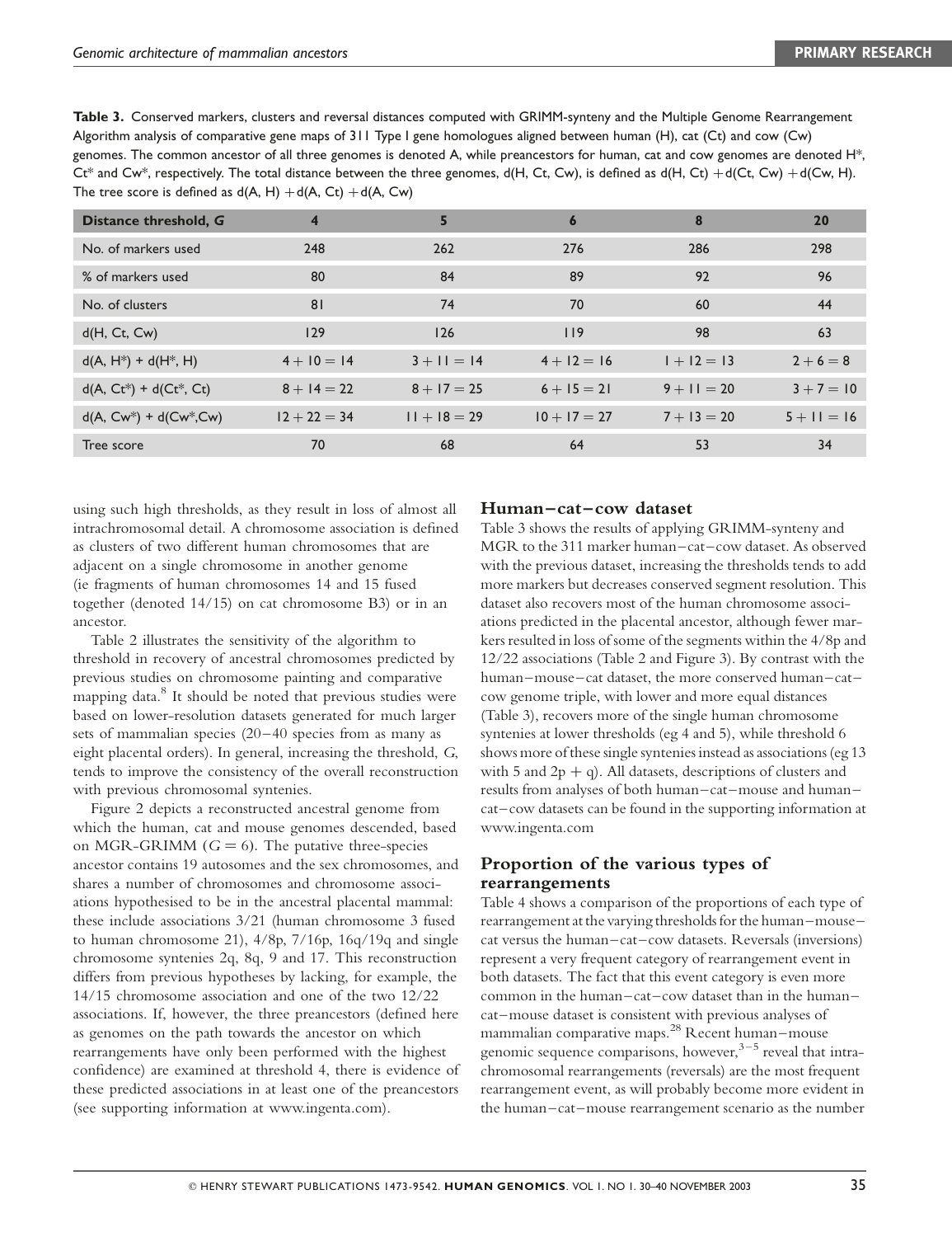|                          |                                   | 19                                                                                                                                                                                                                                                                                                                                                                                                             |                |                                                   |                 |                                    |                  |                                              |               |                                                                      |
|--------------------------|-----------------------------------|----------------------------------------------------------------------------------------------------------------------------------------------------------------------------------------------------------------------------------------------------------------------------------------------------------------------------------------------------------------------------------------------------------------|----------------|---------------------------------------------------|-----------------|------------------------------------|------------------|----------------------------------------------|---------------|----------------------------------------------------------------------|
|                          | 10                                | $8\,$                                                                                                                                                                                                                                                                                                                                                                                                          |                | 13                                                |                 |                                    | 32               | 40                                           |               |                                                                      |
| <b>HUMAN</b>             | HUMAN*                            | <b>CAT</b>                                                                                                                                                                                                                                                                                                                                                                                                     |                | $CAT*$                                            |                 | A                                  |                  | MOUSE*                                       |               | <b>MOUSE</b>                                                         |
| $\mathbf{1}$             | $\mathbf{1}$                      | $\frac{13}{\sqrt{11}}$ Al<br>$\frac{5}{1}$                                                                                                                                                                                                                                                                                                                                                                     | $\mathbf{1}$   | $\frac{13}{2}$                                    | 1               |                                    | $\mathbf{1}$     | $\frac{13}{2}$                               | $\mathbf{1}$  | $\frac{2}{1}$                                                        |
| 2                        | $\frac{2}{L}$<br>2 <sub>1</sub>   | $rac{19}{5}$<br>A2r                                                                                                                                                                                                                                                                                                                                                                                            | $\overline{2}$ | $\frac{19}{2}$<br>$\frac{3}{2}$                   | $\overline{c}$  |                                    | $\overline{2}$   | 3                                            | 2             | $\frac{2}{10}$ $\frac{15}{11}$ $\frac{2}{2}$<br>T E                  |
| 3                        | 3                                 | $A3\overline{20}$<br>$\overline{2}$                                                                                                                                                                                                                                                                                                                                                                            | $\mathcal{E}$  | 20                                                | 3               | κ                                  |                  | 12<br>10 <sup>7</sup>                        | $\mathcal{L}$ |                                                                      |
| $4 \n\blacksquare$       | $4\frac{4}{\sqrt{2}}$             | $B1\frac{4}{5}$ $\frac{8}{5}$ $\frac{4}{5}$                                                                                                                                                                                                                                                                                                                                                                    | $\overline{4}$ | $\frac{4}{\sqrt{}}$ $\frac{8}{\sqrt{}}$           | $\overline{4}$  | $\frac{4}{5}$ $\frac{8}{7}$        |                  | $\frac{14}{2}$ $\frac{10}{2}$ $\frac{19}{2}$ | 4             | 6<br>Q                                                               |
| 5                        | 5 <sub>1</sub>                    | $\frac{6}{1}$<br>B2                                                                                                                                                                                                                                                                                                                                                                                            | 5              | 6                                                 | 5               | 1619                               | 5                |                                              | 5             | 4                                                                    |
| 6                        | 6 1                               | $B3\frac{15}{12}$                                                                                                                                                                                                                                                                                                                                                                                              | 6              | $\frac{14}{2}$                                    | 6               | 1812                               | 6                | 11 15<br>11                                  | 6             | 10                                                                   |
| 7                        | $\tau$                            | $B4 \frac{10}{12}$<br>$\frac{22}{5}$                                                                                                                                                                                                                                                                                                                                                                           | $\tau$         | $\frac{10}{2}$                                    | 7               | $\frac{15}{2}$                     |                  | 6                                            | 7             | $\begin{array}{c} 15 & 10 \\ 19 & 11 & 11 \end{array}$               |
| 8                        | 8<br>8                            | C1                                                                                                                                                                                                                                                                                                                                                                                                             | 8              | 1218                                              | $\mathsf{R}$    | $10 -$<br>12                       | 8                | 16<br>$\mathcal{R}$                          | 8             | $1384^{8}$<br>1916                                                   |
| 9                        | 9                                 | $C2\frac{21}{7}$ $\frac{3}{7}$                                                                                                                                                                                                                                                                                                                                                                                 |                | $9 - \frac{9}{2}$                                 | 9               |                                    | 9 F              | $\frac{9}{18}$                               | 9             | $\begin{array}{c}\n15 \\ 11\n\end{array}$<br>$\overline{\mathbf{3}}$ |
| 10<br>iii 1229 A.Q       | $10 \frac{10}{10}$ D1             |                                                                                                                                                                                                                                                                                                                                                                                                                |                | $10 - \frac{17}{2}$                               |                 | $10\frac{8}{10}$                   |                  | $10\frac{412}{2}$<br>7                       |               | $10\frac{19}{10}$                                                    |
| 11 1                     | $11\frac{11}{11}$                 | $D2 \frac{1}{\sqrt{1-\frac{10}{\sqrt{1-\frac{10}{\sqrt{1-\frac{10}{\sqrt{1-\frac{10}{\sqrt{1-\frac{10}{\sqrt{1-\frac{10}{\sqrt{1-\frac{10}{\sqrt{1-\frac{10}{\sqrt{1-\frac{10}{\sqrt{1-\frac{10}{\sqrt{1-\frac{10}{\sqrt{1-\frac{10}{\sqrt{1-\frac{10}{\sqrt{1-\frac{10}{\sqrt{1-\frac{10}{\sqrt{1-\frac{10}{\sqrt{1-\frac{10}{\sqrt{1-\frac{10}{\sqrt{1-\frac{10}{\sqrt{1-\frac{10}{\sqrt{1-\frac{10}{\sqrt{$ | 11             | 1916                                              |                 | $11\frac{14}{2}$                   |                  | $11\frac{5}{2}$                              |               | 11 $\frac{7}{2}$                                                     |
| 12 <sub>1</sub>          | $12\frac{14}{2}$                  | $D3 \frac{1218}{9}$                                                                                                                                                                                                                                                                                                                                                                                            |                | $12 \frac{7}{10}$                                 |                 | $\frac{19}{2}$<br>$12\frac{7}{2}$  |                  | $12\frac{10}{2}$                             |               | 14<br>$12^{2}$                                                       |
| $13 \blacktriangleright$ | $13\frac{13}{2}$                  | $D4\frac{9}{2}$                                                                                                                                                                                                                                                                                                                                                                                                |                | $13\frac{2}{1}$                                   | 13E             | 20                                 |                  | $13\frac{16198}{2}$                          |               | 7 <sub>5</sub><br>$13\frac{1}{2}$                                    |
| $14 \blacktriangleright$ | $\frac{12}{2}$<br>14 <sub>1</sub> | E1                                                                                                                                                                                                                                                                                                                                                                                                             |                | $14\frac{22}{21} + \frac{12}{11} + \frac{10}{11}$ | 14 <sub>1</sub> |                                    | $14\frac{1}{2}$  |                                              |               | $14 \frac{10}{2}$                                                    |
| $15 \rightarrow$         | $15 \frac{11}{2}$                 | $E2\frac{1916}{1}$                                                                                                                                                                                                                                                                                                                                                                                             |                | $15\frac{15}{2}$<br><u> 11</u>                    |                 | $15 \frac{10}{2}$                  |                  | $15 \frac{822}{1}$                           |               | $5\frac{8}{22}^{12}$<br>$15$ $+$ $+$                                 |
| $16 \blacktriangleright$ | $16\frac{16}{5}$                  | $E3 = \frac{7}{10}$                                                                                                                                                                                                                                                                                                                                                                                            |                | $\mathcal{Z}^1$<br>$16 \frac{3}{2}$               |                 | $16 \frac{13}{2}$ 5                |                  | $16\frac{21}{4}$                             |               | $16\frac{16321}{2}$                                                  |
| 17                       | $17 - \frac{17}{2}$               | F1                                                                                                                                                                                                                                                                                                                                                                                                             |                | 17 <sub>1</sub>                                   | 17 <sub>c</sub> | 6                                  | 17               | $26^{5}$<br>$\overline{c}$<br>$-20$          |               | 6<br>$17$ $\rightarrow$                                              |
| $18\blacktriangleright$  | $18\frac{18}{9}$                  | $F2\frac{8}{5}$                                                                                                                                                                                                                                                                                                                                                                                                |                | $18\frac{8}{11}$                                  |                 | $18 \frac{7}{10}$                  |                  | $18\frac{1011}{ }$                           |               | 18<br>$18\frac{10}{2}$                                               |
| $19 \rightarrow$         | $19 \frac{19}{2}$                 | $X \begin{array}{c} X \\ \longrightarrow \end{array}$                                                                                                                                                                                                                                                                                                                                                          |                | $19 \frac{X}{12}$                                 |                 | $19 - \frac{17}{2}$                |                  | 19 $\frac{X}{1}$                             |               | 10<br>$19\frac{11}{2}$                                               |
| $20 \blacktriangleright$ | $20\frac{20}{2}$                  | $Y \times Y$                                                                                                                                                                                                                                                                                                                                                                                                   |                | $20\frac{Y}{\blacksquare}$                        |                 | $20 \rightarrow \frac{X}{X}$<br>۳. | $20\,\mathrm{N}$ |                                              |               | $X$ $\frac{X}{1}$                                                    |
| $21\,$                   | $21\frac{21}{5}$                  |                                                                                                                                                                                                                                                                                                                                                                                                                |                |                                                   |                 | $21\frac{Y}{\blacksquare}$         |                  |                                              | $Y \times Y$  |                                                                      |
| $22 \Delta$              | $22\frac{22}{5}$                  |                                                                                                                                                                                                                                                                                                                                                                                                                |                | Key                                               |                 |                                    |                  | human                                        |               |                                                                      |
| $X \rightarrow \bot$     | 23 $\overline{1}$                 |                                                                                                                                                                                                                                                                                                                                                                                                                |                | chromosome                                        |                 | 5<br>13                            |                  | chromosome<br>homologue                      |               |                                                                      |
| Y N                      | $24\sum_{ }^{\infty}$             |                                                                                                                                                                                                                                                                                                                                                                                                                |                | designation                                       |                 |                                    |                  | cluster<br>segment                           |               |                                                                      |

Figure 2. Chromosome syntenic organisation imputed by the Multiple Genome Rearrangement Algorithm for preancestors (denoted with asterisks) of human, of cat and of mouse, and for the reconstructed common ancestor (A) of all three starting genomes (human, cat and mouse). The data consisted of 379 common markers grouped into 106 clusters shared across the three starting genomes (human, cat and mouse) derived using a distance threshold of  $G = 6$ . The length of each chromosome is proportional to its number of cluster segments. Each human chromosome (and its component cluster segment [boxed]) is assigned a unique colour. Each cluster segment is traversed by a diagonal line (top left to bottom right) to indicate relative order and orientation within the blocks. The number above each coloured block refers to the corresponding human chromosome homologue. Species chromosome designations are shown to the left. At the top of the figure, the phylogram indicates the number of rearrangements required to convert one genome into the other.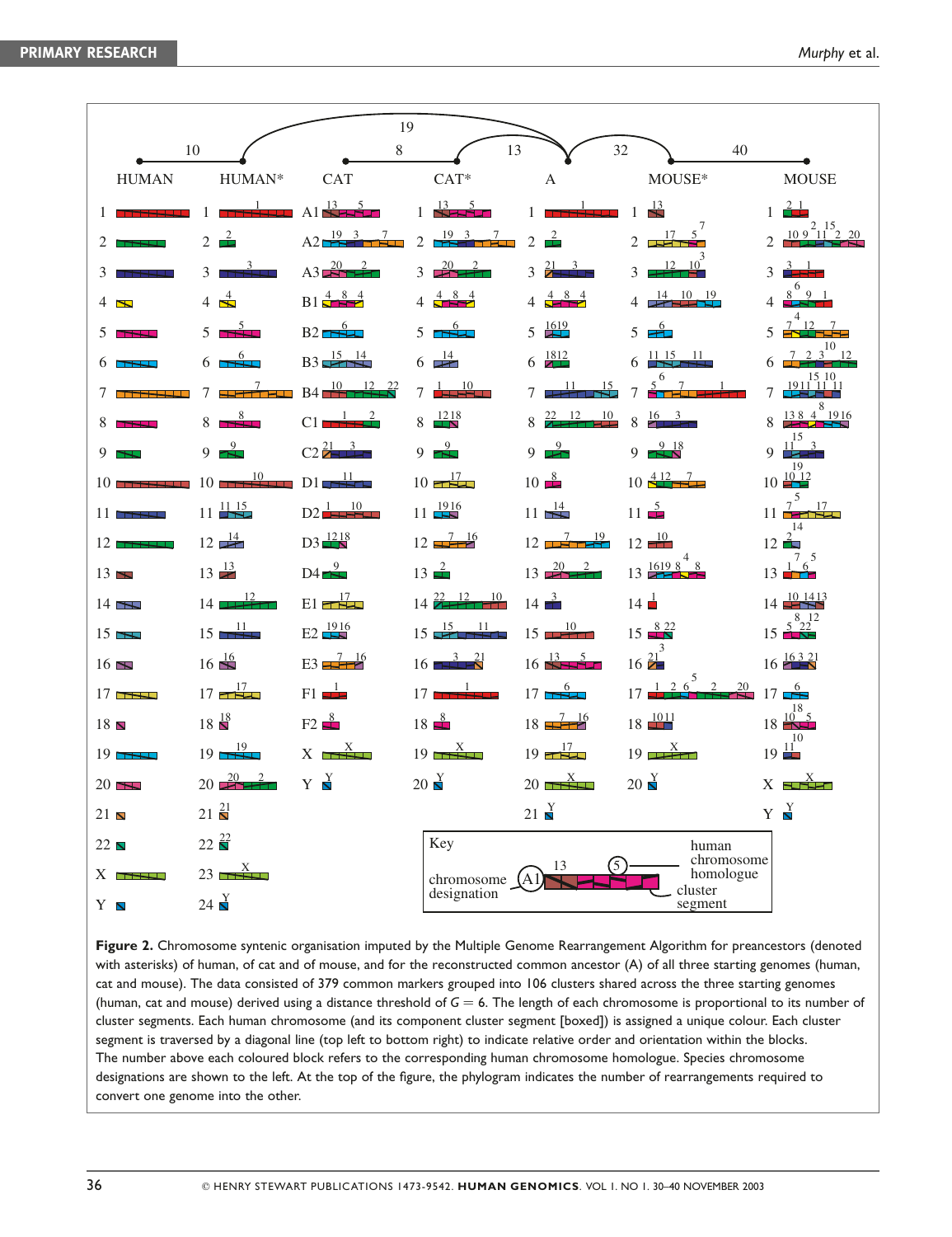|                                              |                                      | $\overline{4}$                                  |                                                      |                                                  |                                         |                                                       |
|----------------------------------------------|--------------------------------------|-------------------------------------------------|------------------------------------------------------|--------------------------------------------------|-----------------------------------------|-------------------------------------------------------|
|                                              | 12                                   |                                                 | 15<br>6                                              |                                                  | 10                                      | 17                                                    |
| <b>HUMAN</b>                                 | HUMAN*                               | <b>CAT</b>                                      | $CAT*$                                               | $\mathbf{A}$                                     | $COW*$                                  | <b>COW</b>                                            |
| $\mathbf{1}$                                 | $\frac{1}{2}$<br>$\mathbf{1}$        | $A1\frac{13}{2}$ 5                              | $\frac{13}{\sqrt{2}}$<br>1                           | $\mathbf{1}$                                     | $\frac{21}{2}$<br>$\mathbf{1}$          | $1\frac{21}{2}$                                       |
| 2                                            | $\frac{8}{2}$<br>$\mathfrak{D}$      | 3<br>$A2\frac{19}{2}$                           | 3<br>$\mathfrak{D}$                                  | $\frac{8}{2}$<br>$\overline{2}$                  | $\mathfrak{D}$<br>Ь                     | $\frac{21}{1}$<br>$\overline{2}$                      |
| 3                                            | $\overline{2}$<br>$\overline{3}$     | $A3\frac{20}{2}$                                | 3                                                    | $3\frac{22}{2}$                                  | $\frac{11}{1}$<br>3                     | $\frac{1}{\sqrt{2}}$<br>3                             |
| 4<br>Ī                                       | $\overline{\mathcal{L}}$             | $B1\frac{8}{2}$                                 | $^{12}$<br>$\overline{\mathcal{A}}$                  | 4                                                | $\frac{8}{1}$<br>4                      |                                                       |
| 5                                            | $5 \rightarrow$                      | 6<br>$B2 \rightarrow$                           | $\frac{10}{10}$<br>5                                 | $\frac{15}{2}$<br>5                              | $\frac{10}{2}$<br>5                     | 12<br>$\overline{\phantom{0}}$                        |
| 6                                            | 6 <sub>1</sub><br>6                  | $B3\frac{15}{2}$                                | $6\frac{11}{2}$                                      | $\frac{14}{2}$<br>6<br>-5                        | $\rightarrow$<br>6                      | $6\frac{4}{\pi}$<br>19<br>5                           |
| 7                                            | $\tau$                               | $B4\frac{10}{4}$<br>12<br>$\overline{22}$       | $\begin{array}{c} 3 & 21 \end{array}$<br>7           | 13<br>7                                          | $\frac{15}{2}$<br>$\tau$                | $\tau$                                                |
| 8                                            | $\frac{16}{1}$<br>8                  | $C1$ $\blacksquare$                             | 8                                                    | $\frac{4}{\sqrt{2}}$<br>8<br>$\frac{7}{16}$      | 8<br>$\frac{6}{1}$                      | $\frac{9}{2}$<br>8                                    |
| $\mathbf Q$                                  | $\frac{15}{2}$<br>$\mathbf Q$        | $C2\frac{21}{2}$                                | $\frac{8}{2}$<br>$\overline{Q}$<br>$10\frac{15}{2}$  | 9<br>6                                           | $\mathbf Q$                             | $\frac{6}{2}$<br>$\overline{Q}$<br>$10\frac{1514}{ }$ |
| 10<br><b>RESP</b>                            | $10\frac{14}{2}$<br>$11\frac{13}{2}$ | $D1 \frac{11}{2}$<br>$D2\frac{1}{\blacksquare}$ | $11\frac{6}{5}$                                      | $10\rightleftharpoons$                           | $10\frac{13}{2}$                        | 9                                                     |
| 11                                           | $12\frac{10}{2}$                     | D3 <sup>1218</sup>                              | $12 \rightleftharpoons$                              | $11\frac{5}{2}$<br>$12\frac{1}{2}$               | 11<br>$12\frac{5}{2}$<br>$\frac{19}{ }$ | 11 <sub>1</sub><br>$12\frac{13}{2}$                   |
| $12 \rightarrow$<br>$13 \blacktriangleright$ | 13 <sub>L</sub>                      | $D4\frac{9}{2}$                                 | $13\frac{19}{2}$                                     |                                                  | $13\frac{12}{2}$                        | $13 \frac{1020}{ }$                                   |
| $14 \blacktriangleright$                     | $14\frac{8}{9}$                      | E1<br>J.                                        | $\frac{5}{ }$<br>14 <sup>°</sup>                     | 13 <sub>1</sub><br>$\frac{3}{2}$<br>$14 \square$ | 14 <sup>1</sup>                         | $14\frac{8}{5}$                                       |
| $15 \blacktriangleright$                     | 10<br>12<br>15 <sub>L</sub>          | $E2\frac{1916}{4}$                              | $15\frac{18}{2}$                                     | $15\frac{20}{2}$                                 | 15 <sup>2</sup>                         | $15 \frac{11}{2}$                                     |
| $16 \blacktriangleright$                     | $16\frac{11}{2}$                     | $E3\frac{7}{2}$                                 | 9<br>$16 \rightarrow$                                | $16\frac{19}{6}$                                 | $16\frac{7}{2}$                         | $16\frac{1}{2}$                                       |
| $17 \rightarrow$                             | $17 \frac{1619}{ }$                  | $F1 \frac{1}{\sqrt{1-\frac{1}{2}}}$             | $17 \frac{17}{2}$                                    | $17 \frac{17}{2}$                                | 12<br>$\overline{22}$<br>17             | $17 \frac{412}{9}$                                    |
| $18 \blacktriangleright$                     | $18\frac{18}{2}$                     | $F2 \frac{8}{5}$                                | 18 $\frac{1916}{2}$                                  | $18\frac{18}{2}$                                 | $18 \frac{4}{\sqrt{25}}$                | $18\frac{1619}{ }$                                    |
| $19 \blacktriangleright$                     | $19 \frac{17}{2}$                    | $X \triangle$                                   | $19 - \frac{7}{2} = \frac{16}{2}$                    | $\frac{1916}{2}$<br>19                           | $\frac{1619}{2}$<br>19                  | $19 \frac{17}{2}$                                     |
| $20 \blacktriangleright$                     | $20\frac{19}{2}$                     |                                                 | $20 \frac{1}{2}$                                     | $20 - \frac{11}{2}$                              | $20 \frac{17}{2}$                       | $20\frac{5}{2}$                                       |
| $21\blacktriangleright$                      | $21\frac{20}{2}$                     |                                                 | $21\frac{22}{2}$<br>$\frac{12}{1}$<br>$\frac{10}{2}$ | $21 - \frac{10}{2}$<br>12                        | $21\frac{5}{2}$                         | $21\frac{1514}{2}$                                    |
| $22\triangleright$                           | $22\frac{21}{2}$                     |                                                 | $22\frac{14}{ }$                                     | $22\frac{8}{9}$                                  | $22\frac{14}{7}$                        | 3<br>221                                              |
| $X \nightharpoonup$                          | 231                                  |                                                 | 23 <sup>8</sup>                                      | $23 \rightarrow$                                 | $23\frac{20}{2}$                        | $23 - 6$                                              |
|                                              | 24L                                  |                                                 | $24 \frac{20}{2}$                                    | $24\frac{101}{ }$                                | $24\frac{18}{6}$                        | $24\frac{18}{2}$                                      |
|                                              | $25\frac{X}{2}$                      |                                                 | $25\frac{X}{2}$                                      | $25\frac{X}{2}$                                  | $25\frac{16}{2}$                        | $25\frac{16}{12}$                                     |
|                                              |                                      |                                                 |                                                      |                                                  | $26\frac{10}{2}$                        | $26\frac{10}{2}$                                      |
|                                              | Key                                  | $\overline{5}$                                  | human<br>chromosome                                  |                                                  | 27 <sup>8</sup>                         | 27 <sup>8</sup>                                       |
|                                              | chromosome                           |                                                 | homologue                                            |                                                  | $28\frac{110}{1}$                       | $28\frac{110}{1}$                                     |
|                                              | designation                          |                                                 | cluster<br>segment                                   |                                                  | $29 \frac{11}{2}$                       | $29\frac{11}{2}$                                      |
|                                              |                                      |                                                 |                                                      |                                                  | $30\frac{X}{2}$                         | $X \nightharpoonup X$                                 |

Figure 3. Chromosome syntenic organisation imputed by the Multiple Genome Rearrangement Algorithm for preancestors (denoted with asterisks) of human, of cat and of cow, and for the reconstructed common ancestor (A) of all three starting genomes (human, cat and cow). The data consisted of 276 common markers grouped into 70 clusters shared across the three starting genomes (human, cat and cow) derived using a distance threshold of  $G = 6$ . The length of each chromosome is proportional to its number of cluster segments. Each human chromosome (and its component cluster segments [boxed]) is assigned a unique colour. Each cluster segment is traversed by a diagonal line (top left to bottom right) to indicate relative order and orientation within the blocks. The number above each coloured block refers to the corresponding human chromosome homologue. Species chromosome designations are shown to the left. On the top of the figure, the phylogram indicates the number of rearrangements required to convert one genome into the other.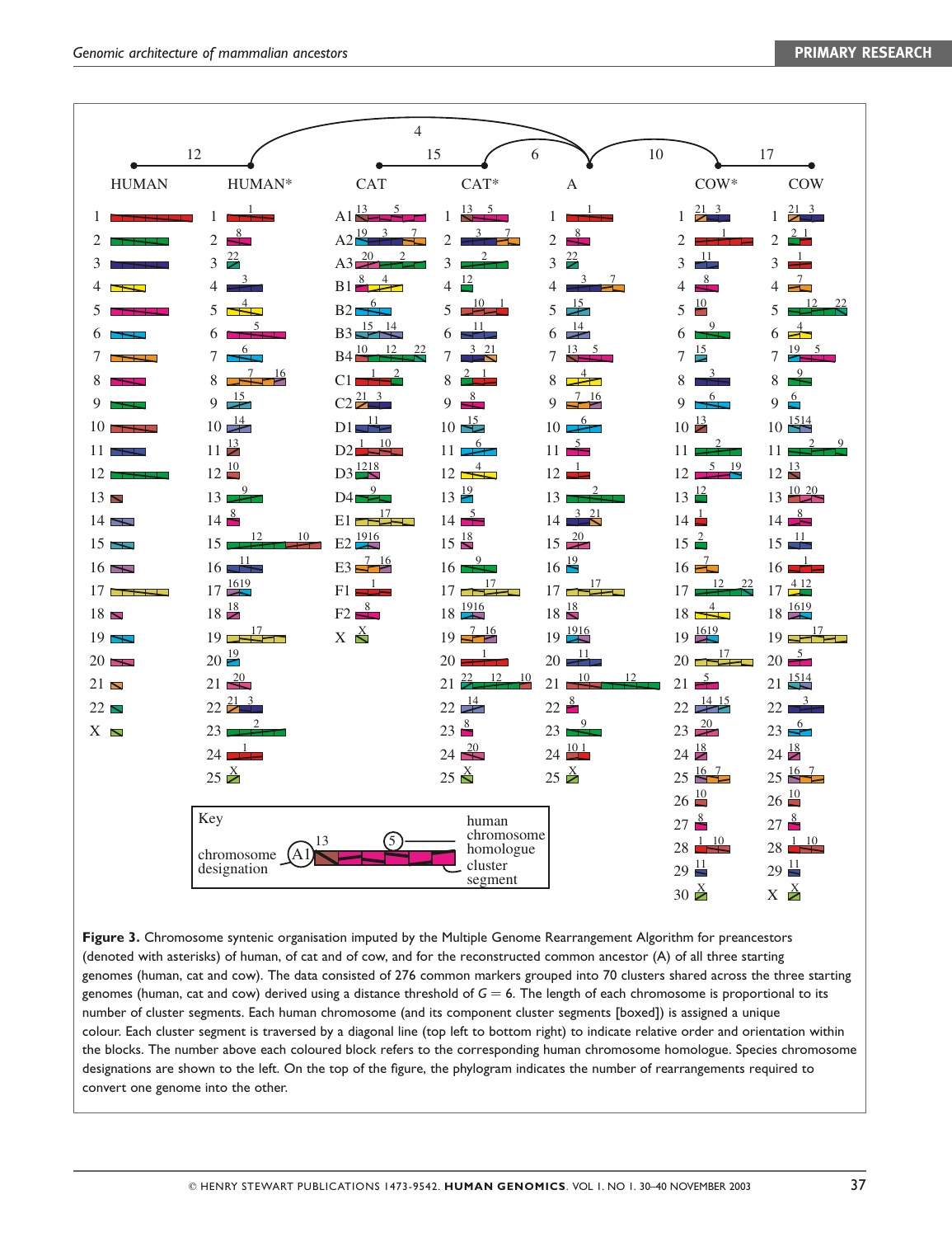|                 | Distance threshold, G | $\overline{\mathbf{4}}$ | 5    | $\boldsymbol{6}$ | 8    | 20          |
|-----------------|-----------------------|-------------------------|------|------------------|------|-------------|
| Human-cat-mouse | % reversals           | 38.2                    | 38.2 | 36.9             | 23.6 | 7.7         |
|                 | % translocations      | 57.7                    | 58.8 | 59.0             | 70.9 | 87.9        |
|                 | % fusions             | 1.6                     | 2.3  | 2.5              | 0.9  | 3.3         |
|                 | % fissions            | 2.4                     | 0.8  | 1.6              | 4.5  | $  \cdot  $ |
| $Human-cat-cow$ | % reversals           | 45.7                    | 42.6 | 34.4             | 26.4 | 5.9         |
|                 | % translocations      | 40.0                    | 38.2 | 45.3             | 49.1 | 55.9        |
|                 | % fusions             | 8.6                     | 7.4  | 7.8              | 9.4  | 14.7        |
|                 | % fissions            | 5.7                     | 11.8 | 12.5             | 15.1 | 23.5        |

Table 4. Proportion of different types of rearrangements for the human–cat–mouse and the human–cat–cow datasets

of shared markers increases. As might be expected, increasing the threshold reduces the breakpoint distance by reducing the proportion of reversals. The proportion of fusions and fissions over all types of rearrangements is about 5 per cent for the human– mouse–cat dataset, but varies from 14.3 per cent to 38.2 per cent for the human–cat–cow dataset. The proportion increases in the second dataset because, while the overall distance is being reduced, the number of fusions and fissions cannot drop below a certain constant required to explain the varying number of chromosomes between the three species' genomes. Regardless of this, the proportions of fusions and fissions remain within the range for which MGR has been tested and performs well. $^{27}$ 

## **Discussion**

Using multispecies mammalian comparative maps, coupled with new computational tools for multichromosomal rearrangement analysis, we have been able to demonstrate the promise of generating ancestral chromosome architectures from small numbers of taxa and fewer than 500 shared markers. Our results using two three-taxa datasets (human–cat– mouse and human–cat–cow) reconstruct, under different assumptions about treating local mapping errors and microrearrangements, mammalian ancestral genomes containing most of the chromosome associations and syntenies hypothesised based on chromosome painting inferences.<sup>8,32,33</sup> Of course, if the number of species is increased, markers will improve upon the accuracy of the ancestor reconstructions and rearrangement scenarios.

Despite having fewer common markers, the human–cat– cow dataset recovers the single chromosome syntenies (eg 5 and 13) at a higher frequency than the human–mouse–cat dataset, where they tend to be intact yet fused to other chromosomes (Table 2 and Figure 3). This is best explained by the overall slower rate of change among these three species (Table 3) and the tendency of most of these chromosomes to be fused to other human syntenic regions in the rearranged mouse genome. This confirms the conclusion that increasingly additive trees produce more reliable ancestors $27$  and suggests that inclusion of more slowly evolving genomes will aid in the reconstruction of placental ancestral genomes.

One finding of interest is that, even though the mouse is highly rearranged compared with most species, increasing the threshold of considered micro-rearrangements (which have occurred largely on the mouse lineage) allows the algorithm to compensate and converge on a relatively unshuffled ancestor. Although there are some unexpected ancestral chromosomes in different analyses of the human–cat–mouse dataset, most of these represent fusions of intact human chromosomes that are thought to have been distinct chromosomes in the placental ancestor. One example is the fusion of human 2p and 20 into a single ancestral chromosome in almost all analyses within and between both datasets. This 2p/20 association is found intact in the cat genome and is believed to be ancestral for carnivores.  $8,42,43$  This has never been found in another placental karyotype examined with molecular methods, except in mouse, where human 20 is syntenic with a small fragment of human chromosome 2p. In rare cases like this, the apparently common carnivore-rodent association is best explained by convergence through the extensive chromosomal scrambling observed in the mouse genome.<sup>1,4</sup> This is supported by inspection of the rat genome,  $1,14$  which does not share this association. As with any phylogenetic analysis, increasing taxon (genome) sampling will decrease the effects of homoplasy and increase the reliability of the tree and ancestral reconstruction.

Because MGR inferences are parsimony-based, saturation and long-branch attraction issues remain outstanding problems that will need to be addressed in future applications of this method to infer mammalian genome rearrangements. Therefore, the choice of genomes will affect chromosomal reconstructions, hence caution must be exercised when making interpretations from ancestors imputed with combinations of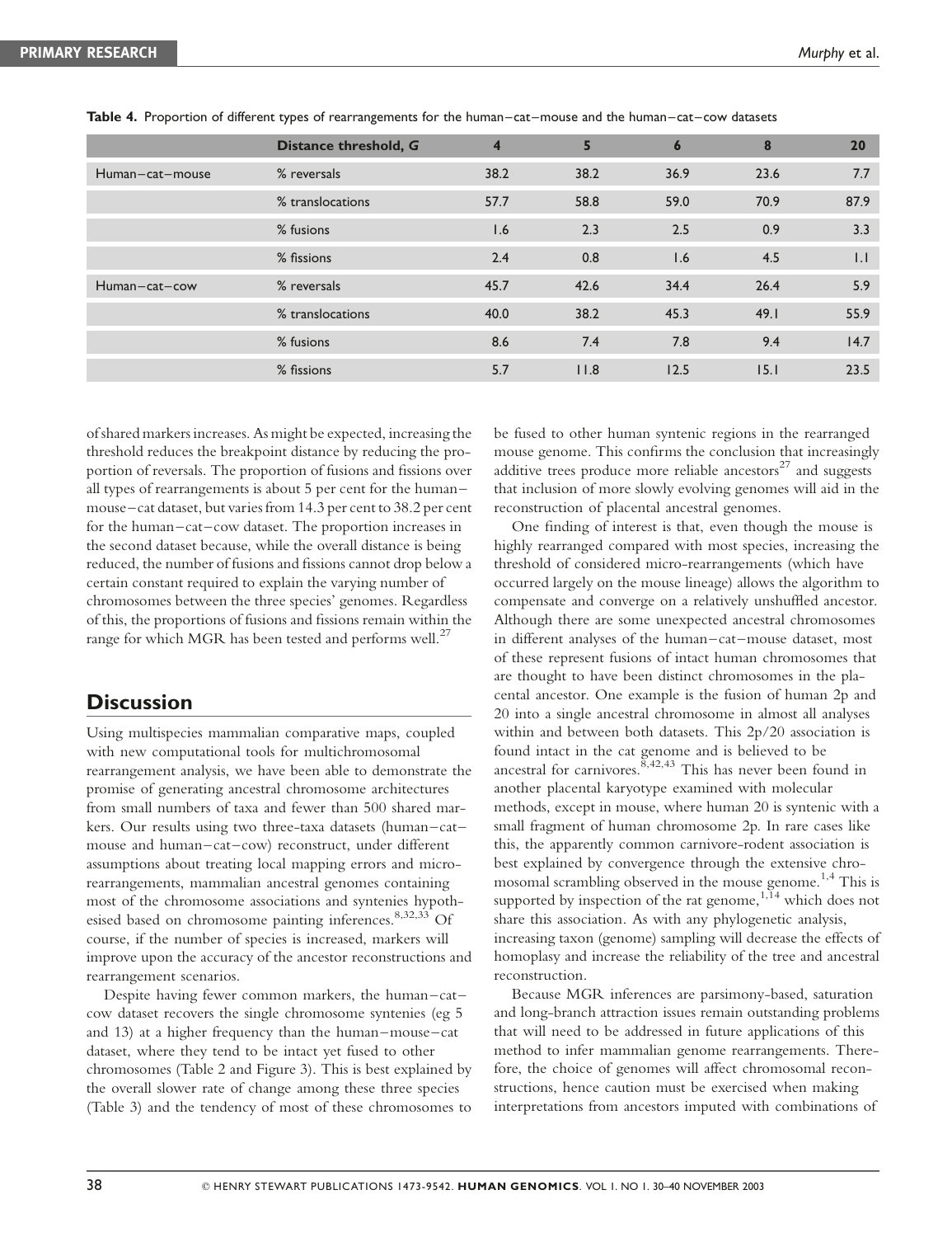slowly and rapidly evolving genomes. A good illustration of this principle is observed in the difficulty of recovering the 14/15 association with the human–mouse–cat dataset. Human chromosomes 14 and 15 are syntenic in the large majority of placental mammal genomes examined to date,<sup>8,32,33</sup> although this synteny has independently been lost in the human–ape lineage and the murid rodent lineage. Thus, two of three genomes in the human–mouse–cat dataset lack this chromosome association (otherwise widespread in mammals), resulting in difficulty in recovering this ancestral chromosome. It should be noted that the human– cat–cow dataset, where two of three genomes do have the 14/15 association, recovers this ancestral chromosome at low thresholds, although recovers it less well when the threshold is increased due to loss of marker resolution.

Increased marker density will ultimately improve reconstruction accuracy. This was suggested by the improvement of the current human–mouse–cat ancestor over a previously computed scenario using these same three species, but with a much smaller number of markers.<sup>27</sup> This result supports previous conclusions emphasising that the number of markers should exceed a certain threshold to provide reliable ancestral reconstructions.<sup>27</sup>

As the number of ordered comparative maps from different mammalian species increases, along with an increase in shared markers, it is expected that the reliability of the ancestral reconstructions (both whole chromosomes and orders within chromosomes) will be more accurate reflections of the ancestral mammalian genome. These advances will initially proceed from the mapping stage, where a broader taxonomic sampling from whole genome descriptions is currently available (or in development). The promise and application of this approach to multiple mammalian genomic sequences from several orders will surely provide the greatest accuracy and insight into whole genome evolution, as demonstrated by current human–mouse whole genome comparisons.3,4,36

## References

- 1. The International Human Genome Sequencing Consortium (2001), 'Initial sequencing and analysis of the human genome', Nature Vol. 409, pp. 860–921.
- Venter, J.C., Adams, M.D., Myers, E.W. et al. (2001), 'The sequence of the human genome', Science Vol. 291, pp. 1304–1351.
- 3. Mouse Genome Sequencing Consortium (2002), 'Initial sequencing and comparative analysis of the mouse genome', Nature Vol. 420, pp. 520–562.
- 4. Gregory, S.G., Sekhon, M., Schein, J. et al. (2002), 'A physical map of the mouse genome', Nature Vol. 418, pp. 743–750.
- 5. Mural, R.J., Adams, M.D., Myers, E.W. et al. (2002), 'A comparison of whole-genome shotgun-derived mouse chromosome 16 and the human genome', Science Vol. 296, pp. 1661-1671.
- 6. Dehal, P., Predki, P., Olsen, A.S. et al. (2001), 'Human chromosome 19 and related regions in mouse: Conservative and lineage-specific evolution', Science Vol. 293, pp. 104–111.
- 7. O'Brien, S.J., Menotti-Raymond, M., Murphy, W.J. et al. (1999),

'The promise of comparitive genomics in mammals', Science Vol. 286, pp. 458–481.

- 8. Murphy, W.J., Stanyon, R. and O'Brien, S.J. (2001), 'Evolution of mammalian genome organization inferred through comparative gene mapping', Genome Biol. Vol. 2, pp. R00005–R00009.
- Burt, D.W., Bruley, C., Dunn, I.C. et al. (1999), 'The dynamics of chromosome evolution in birds and mammals', Nature Vol. 402, pp. 411–413.
- 10. Yang, Y.P. and Womack, J.E. (1998), 'Parallel radiation hybrid mapping, a powerful tool for high-resolution genomic comparison', Genome Res. Vol. 8, pp. 731–736.
- 11. Murphy, W.J., Sun, S., Chen, Z.Q. et al. (2000), 'A radiation hybrid map of the cat genome: Implications for comparative mapping', Genome Res. Vol. 10, pp. 691–702.
- 12. Goldammer, T., Kata, S.R., Brunner, R.M. et al. (2002), 'A comparative radiation hybrid map of bovine chromosome 18 and homologous chromosomes in human and mice', Proc. Natl Acad. Sci. USA Vol. 99, pp. 2106–2111.
- 13. Schibler, L., Vaiman, D., Oustry, A. et al. (1998), 'Comparative gene mapping: A fine-scale survey of chromosome rearrangements between ruminants and humans', Genome Res. Vol. 8, pp. 901–915.
- 14. Watanabe, T.K., Bihoreau, M.T., McCarthy, L.C. et al. (1999), 'A radiation hybrid map of the rat genome containing 5,225 markers', Nat. Genet. Vol. 22, pp. 27–36.
- Band, M.R., Larson, J.H., Rebeiz, M. et al. (2000), 'An ordered comparative map of the cattle and human genomes', Genome Res. Vol. 10, pp. 1359–1368.
- 16. Kumar, S., Gadagkar, S.R., Filipski, A. and Gu, X. (2001), 'Determination of the number of chromosomal segments between species', Genetics Vol. 157, pp. 1387–1395.
- 17. Nadeau, J.H. and Taylor, B.A. (1984), 'Lengths of chromosome segments conserved since divergence of man and mouse', Proc. Natl Acad. Sci. USA Vol. 81, pp. 814–818.
- 18. Kececioglu, J. and Sankoff, D. (1995), 'Exact and approximation algorithms for the inversion distance between two permutations', Alogorithmica Vol. 13, pp. 180–210.
- 19. Hannenhalli, S. and Pevzner, P. (1995), 'Transforming cabbage into turnip (polynomial algorithm for sorting signed permutations by reversals)', in Proceedings of the  $27<sup>th</sup>$  Annual ACM-SIAM Symposium on the Theory of Computing, pp. 178–189.
- 20. Hannenhalli, S. and Pevzner, P. (1999), 'Transforming cabbage into turnip (polynomial algorithm for sorting signed permutations by reversals)', J. ACM Vol. 46, pp. 1–27.
- 21. Hannenhalli, S., Pevzner, P. (1995), 'Transforming mice into men (polynomial algorithm for genomic distance problem)', in Proceedings of the  $36<sup>th</sup>$  IEEE Symposium on Foundations of Computer Science, pp. 581–592.
- 22. Tesler, G. (2002), 'GRIMM: Genome rearrangements web server', Bioinformatics Vol. 18, pp. 492–493.
- 23. Tesler, G. (2002), 'Efficient algorithms for multichromosomal genome rearrangements', J. Comp. Sys. Sci. Vol. 65, pp. 587–609.
- 24. Blanchette, M., Bourque, G. and Sankoff, D. (1997), 'Breakpoint phylogenies', in Miyano, S. and Takagi, T., eds, Genome Informatics Workshop, University Academic Press, Tokyo, pp. 25–34.
- 25. Sankoff, D. and Blanchette, M. (1997), 'The median problem for breakpoints in comparative genomics', in Lecture Notes in Computer Science, Springer Verlag, New York, pp. 251–263.
- 26. Moret, B., Wyman, S., Bader, D. et al. (2001), 'A new implementation and detailed study of breakpoint analysis', in Proceedings of the  $6^{th}$ Pacific Symphosium on Biocomputing, pp. 583–594.
- 27. Bourque, G. and Pevzner, P. (2002), 'Genome scale evolution: Reconstructing gene orders in the ancestral species', Genome Res. Vol. 12, pp. 26–36.
- 28. Ehrlich, J., Sankoff, D. and Nadeau, J.H. (1997), 'Synteny conservation and chromosomal rearrangements during mammalian evolution', Genetics Vol. 147, pp. 289–296.
- 29. Ferretti, V., Nadeau, J.H. and Sankoff, D. (1996), 'Original synteny', in Combinatorial Pattern Matching (CPM'96), Vol. 1075 of